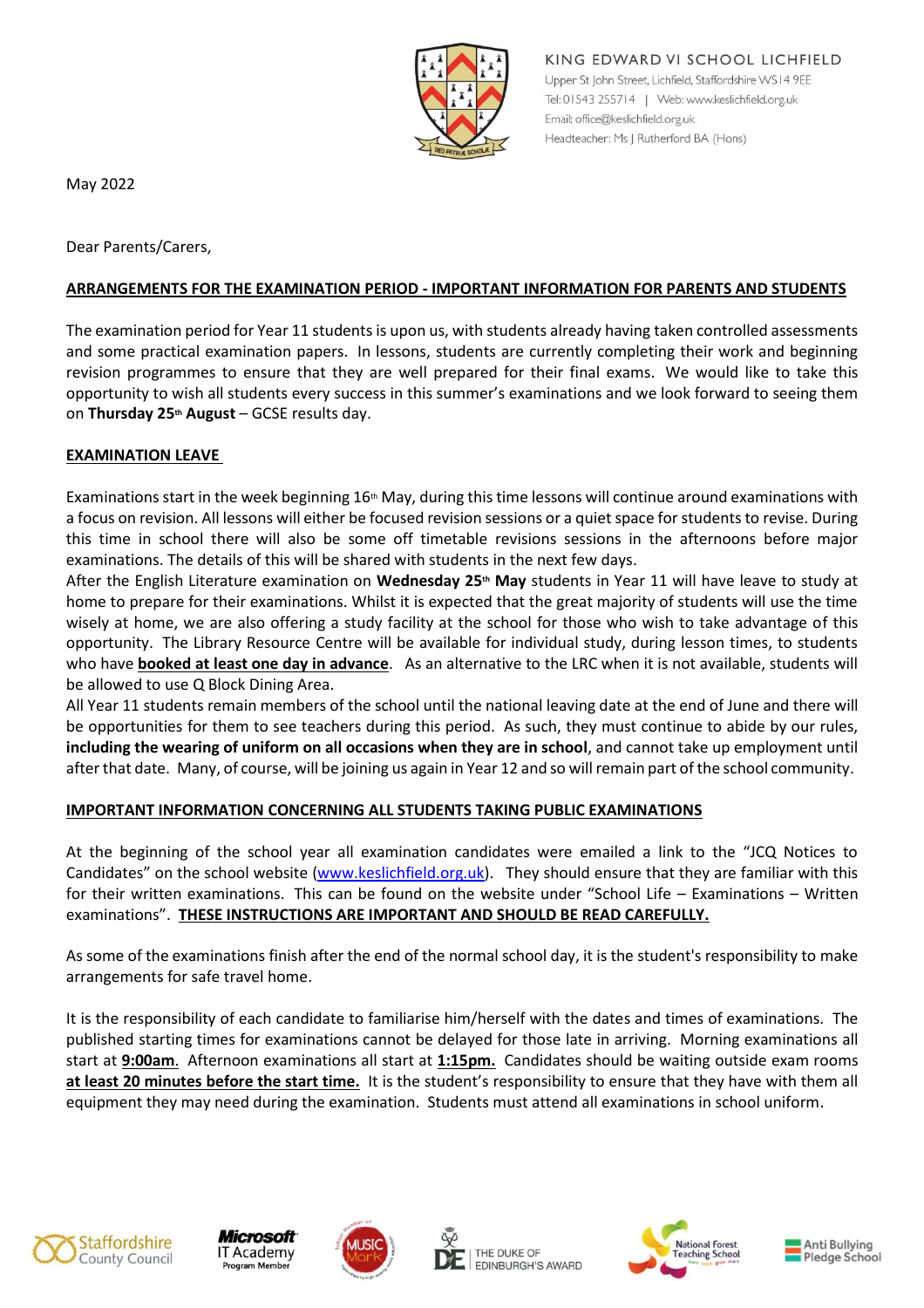Students have all been issued with an individual timetable including the dates, times and rooms of examinations. They should bring this with them to school on each occasion to avoid any confusion. There is a general examination timetable on the school website which shows the date and time of each examination. If, for any reason, a student misplaces their individual timetable they should visit the Exams Office in the Sports Centre well in advance of their next examination to check any queries over rooming arrangements.

Students know that they must behave appropriately during examinations. Any form of behaviour, in or around the examination room, which risks distracting other candidates will be dealt with promptly and as a matter of the utmost seriousness. Should this occur, parents of the individual concerned will be invited into school to discuss the basis on which any further examinations might be taken. In cases where there is thought to be misconduct within the exam room we are required to report this to the examination board which could result in disqualification.

I would like to remind you that exam contingency day is Wednesday 29 June. This day may be used in the event of a national emergency meaning that a day's exams have to be cancelled throughout the country. Candidates should therefore ensure they are available in the unlikely event that the boards take the decision to use this day.

# **Absence**

If a student misses an examination due to illness, a telephone call to the school should be made as soon as possible on the day of the examination concerned.  Please speak to a receptionist, do not call the absence line as the receptionist will be able to relay a message to the examination team. Candidates and parents/carers will be required to complete a self-certification form as evidence of absence due to illness. 

Students should follow UKHSA Guidance as of 1 April 2022 for people with symptoms of a respiratory infection including COVID-19. Children and young people who are unwell and have a high temperature should stay at home and avoid contact with other people, where they can. They can go back to school, college or childcare, and resume normal activities when they no longer have a high temperature and they are well enough to attend. It is not recommended that children and young people are tested for COVID-19 unless directed to by a health professional. However, if a child or young person has a positive COVID-19 test result they should try to stay at home and avoid contact with other people for 3 days after the day they took the test, if they can. A candidate who is staying at home and avoiding contact with others, in line with UKHSA guidance, at the time of the examination, is considered to be absent from the examination for an acceptable reason.

Children and young people who usually go to school, college or childcare and who live with someone who has a positive COVID-19 test result should continue to attend as normal.

 Any student who misses an examination for an unacceptable reason will be expected to pay the entry fee for that subject.  A bill will be sent directly to parents.

 Should a student not present him/herself for an examination paper at the time required, a member of the Examinations team will telephone home to check the student's whereabouts.

#### **Results Days**

GCSE results day is Thursday 25 August 2022. Results may be collected from the Sports Hall as follows.

9.00am Surnames A-D 9.30am Surnames M-R 9.15am Surnames E-L 9.45am Surnames S-Z

Senior staff will be available in the Sports Centre to discuss post results issues on results day. Post results services such as a review of marking, clerical check or access to scripts can be requested via the Exams Office on results day or on our return to school in September. Further details of the associated fees and how to request these services will be issued with results slips and on the Exams Page of our website.









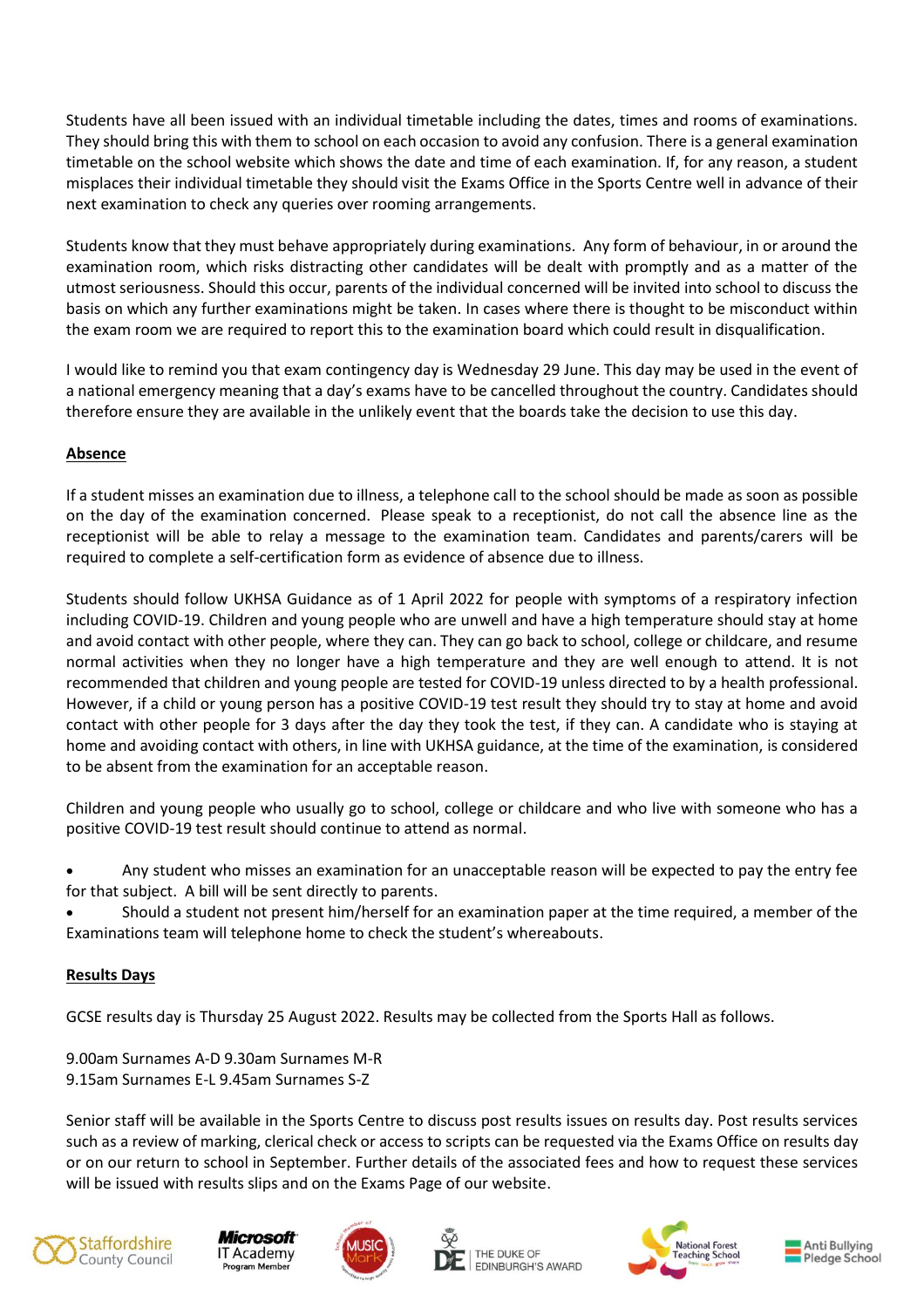### **If you cannot come into school on results day**

You can ask to receive your results in a different way in advance. These requests must be made by the student only, **not** parents / guardians.

You can name someone else to collect your results for you (ID must be shown by collector). Students should make requests giving their permission for another named individual to collect their results in one of the following ways:

 Email examsinfo@keslichfield.org.uk from your school student email account by Tuesday 19 July. (If unforeseen circumstances mean you cannot attend in person as expected, you can email up to the day before results day)

 Bring a letter which has been written and signed by the student into Main Reception in the Sports Centre by Tuesday 19 July. It must be marked for the attention of Mrs J Welch, Exams Officer. (The person collecting the results can also bring the letter with them on the day if unforeseen circumstances mean you cannot attend in person as expected)

 Requests made from email accounts other than the student's own school account must include a scan or photo of a letter written and signed by the student stating their required alternative arrangements.

 Results can be requested by post by bringing in a stamped addressed envelope to Main Reception in the Sports Centre by Tuesday 19 July. It must be addressed to the student not the parent and clearly marked 'Year 11 Exam Results'. A C5 envelope (162 x 229 mm) will be sufficient and only requires a normal stamp. If you use a larger envelope, you must ensure you use a large letter stamp. The school does not receive incoming post during the summer holiday period, so do not send letters or SAEs by post. We are not allowed to put results in the post until the results day itself. They will not therefore be received until the following day at the earliest.

 If there is no alternative method for receiving results, they can be sent by email. This must be requested by the student from their school email account or as detailed above. Students must give permission for to results to be emailed to any address other than their own school account. Please note that emailed results will be sent after candidates attending in person have collected their slips in the Sports Hall.

Any uncollected results will be emailed to student school accounts later on results day. It is therefore essential that students are aware of the log on details for their school email account. Please note that students who are leaving school this summer will only have access to their school email accounts up to 29 August 2022.

In the event that we are unable to open the school, parents will be contacted via text message with further information about alternative arrangements. This information would also appear on our website.

# **Certificates**

Certificates are not posted out as they cannot be replaced. Students will need to collect them in person. Further details will be provided regarding when they can be collected. We will not receive them in school until late 2022. A certificate is the only accepted proof of achievements. Do not forget to collect it.

# **ARRANGEMENTS FOR LEAVERS' ACTIVITIES ON FRIDAY 24TH JUNE 2022**

- 9.30 till 10am Refreshments/Breakfast provided for Year 11 in Bader Bistro
- 10 till 11am Leavers Assembly in Bader Hall
- 11 till 12.20pm Inflatables on Johnson field
- Students will be dismissed from 12.15pm and need to be off site for 12.30pm

The PTA are supporting us financially with these activities. In addition, there will be a small suggested donation added to ParentPay, if parents can further support these activities financially it would be appreciated.